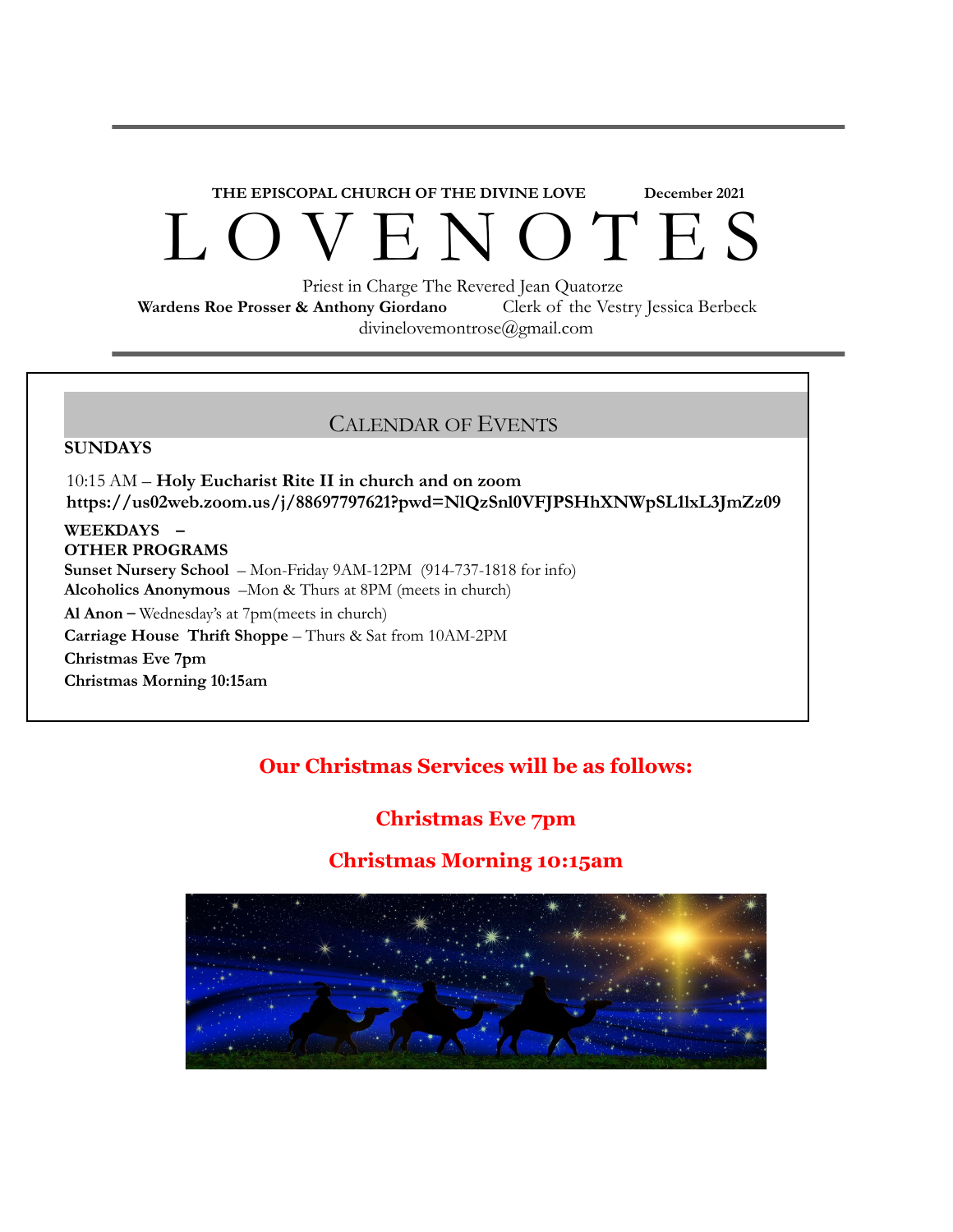**November 15, 2021.**

**Dear Church members, family and friends,**

Greetings and Blessings to you all! In Paul's letter to the Corinthians, he speaks of three Gifts of the Spirit: faith, hope and love. We all know these words well. Our church is open and vibrant! As we now **gather for worship through in-church and along zoom services, we aim to continue engaging in all of the important parts of our weekly worship services. We continue to sing hymns. We continue to pray. We also need to continue to worship through receiving offering from you.**

**Every year around this time we talk about Stewardship. At its heart, Stewardship is not just money. Certainly, we need financial support if we are to maintain and continue our ministries here at Divine** Love. But stewardship is so much more: it is about using all the resources God has given us, our **talents, abilities, strength, mind, and time to faithfully serve God together as kingdom's people. This** year we would like to engage in conversations about gifts of the Spirit and how these particular gifts **inform our giving and sharing here at Divine Love. Good things are happening here, even amidst difficult circumstances, and your generous giving allows us to have a vital ministry to our own members, and to those beyond our doors.**

You have always been so supportive of the church of the Divine Love, generously giving of your time, **wisdom, experience, passion, and financial resources to sustain and grow our work and ministries. As we begin a new year's annual giving, we hope that we can count on your support again.**

**Included in this mailing is a pledge form for 2022. Please prayerfully consider the amount you pledge** financially so that church of the Divine Love can continue to share God's love with even more people **and making a positive difference in the lives of everyone in our community and beyond. We ask that you return your pledge form by commitment Sunday, which is scheduled for December 12, 2021. Your pledge form can be mailed to 80 church of the Divine Love, Montrose NY 10548.**

**We thank you in advance for your commitment to the Divine Love and wish you many generous blessings!**

**Yours in Christ,**

**Rev. Jean Lenord Quatorze Priest in charge**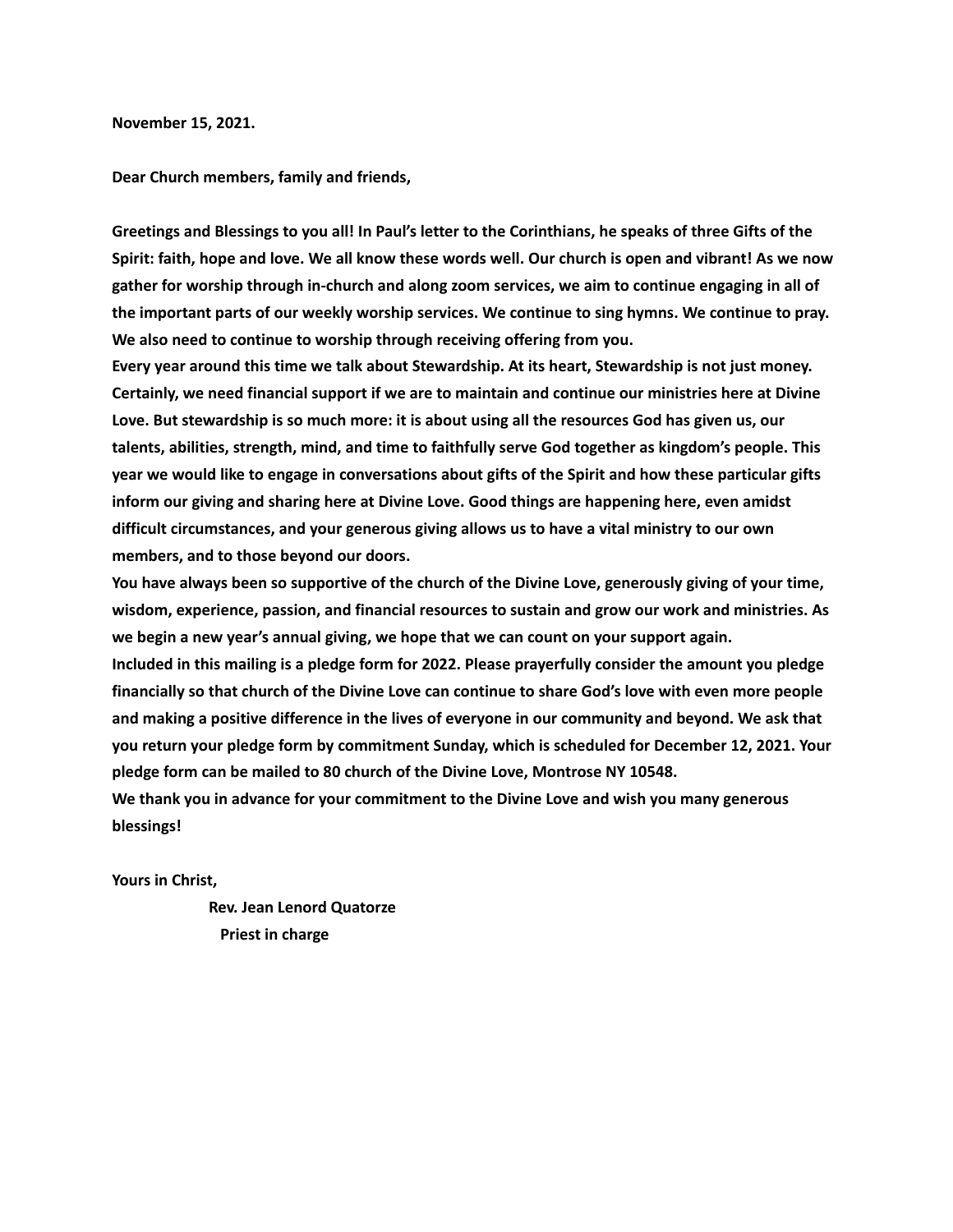# "Keep awake "and to" be ready"

The day and hour about which we do not know comes to us in a thousand different ways. It comes to us as an unexpected gift, an unwanted loss, an unimagined future, a dream come true. Regardless, we had no way of knowing when, how, or if it would come. And we had no way of knowing what it would bring. Despite our best efforts to plan and prepare for the future, we live in the midst of uncertainty and unknowing. There are days and hours that take us completely by surprise, in good ways and in not so good ways.

The day and hour of uncertainty and not knowing are what Advent is about. Advent isn't just a season in the church year. It describes our life. The seasons of the Church year are a lens through which we see and reflect on our lives. Advent, whether in the Church or in life, always begins with the day and hour about which we do not know. Nobody knows when, where, or how that day and hour will come. It is unforeseeable and unpredictable. It comes, Jesus says, like a thief in the night or a sweeping away flood.

Every year the gospel for the First Sunday in Advent sounds ominous and threatening. We call texts of the first Sunday of Advent apocalyptic, and we tend to hear them as end of the world texts. That's often how it feels when life is uncertain, the future is unpredictable, and we are powerless to control what comes next. It can feel like the world is ending. But in those texts Jesus never says that the world is ending. Jesus is not predicting the end of the world. He's talking about how to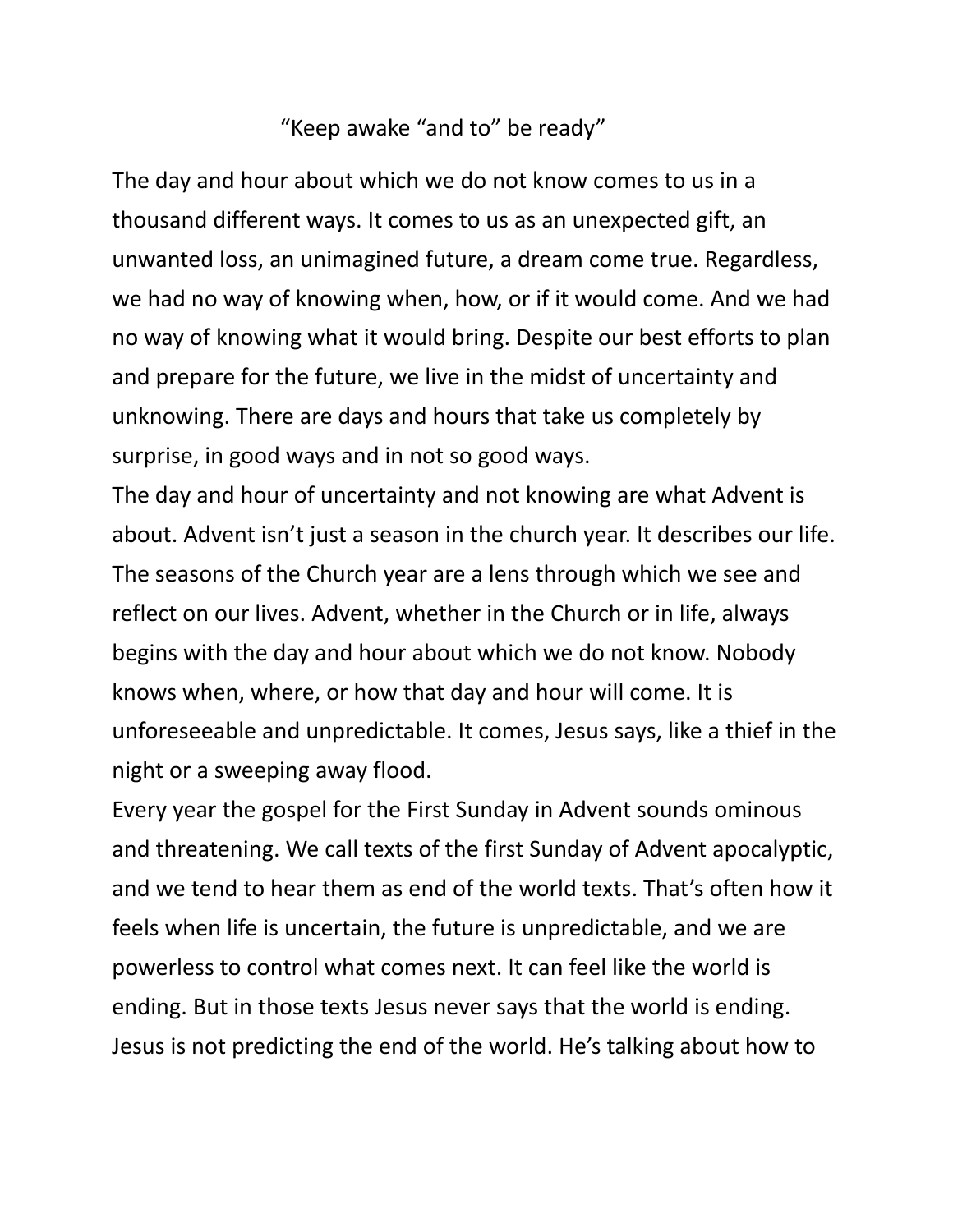live in the face of impermanence and changes that are neither predictable nor controllable.

Impermanence and uncertainty characterize those texts. It begins with the day and hour about which we do not know and ends with the unexpected hour. And everything in between is about not knowing. Look at the world today. Read the news. If there is a theme it is uncertainty, not knowing, a feeling of chaos and powerlessness. So, what if apocalypse is not about the grand finale, the end of the world, but about living in the midst of uncertainty and unknowing, living with the unpredictability of the future, living in the midst of chaos? Apocalyptic days and hours are difficult ones. Life feels chaotic and out of control. We often don't know what to say and sometimes we don't know what to pray. Questions abound and answers are few and far between. Explanations neither satisfy nor make sense. That day and hour is not so much about what is happening in our head but what is happening in our heart, that deep place where the mystery of God and our own life meet. The question then is not about the end of the world, but about how we live with uncertainty, not knowing, and powerlessness. What does faithfulness look like in those times? How do we live in the midst of impermanence? Where is our center on that day and hour?

The challenge of Advent, of that day and hour about which you do not know, is to cultivate what the poet John Keats called "negative capability." Negative capability is the ability to sustain uncertainty, to live with not knowing, to stand in the mystery, to keep the questions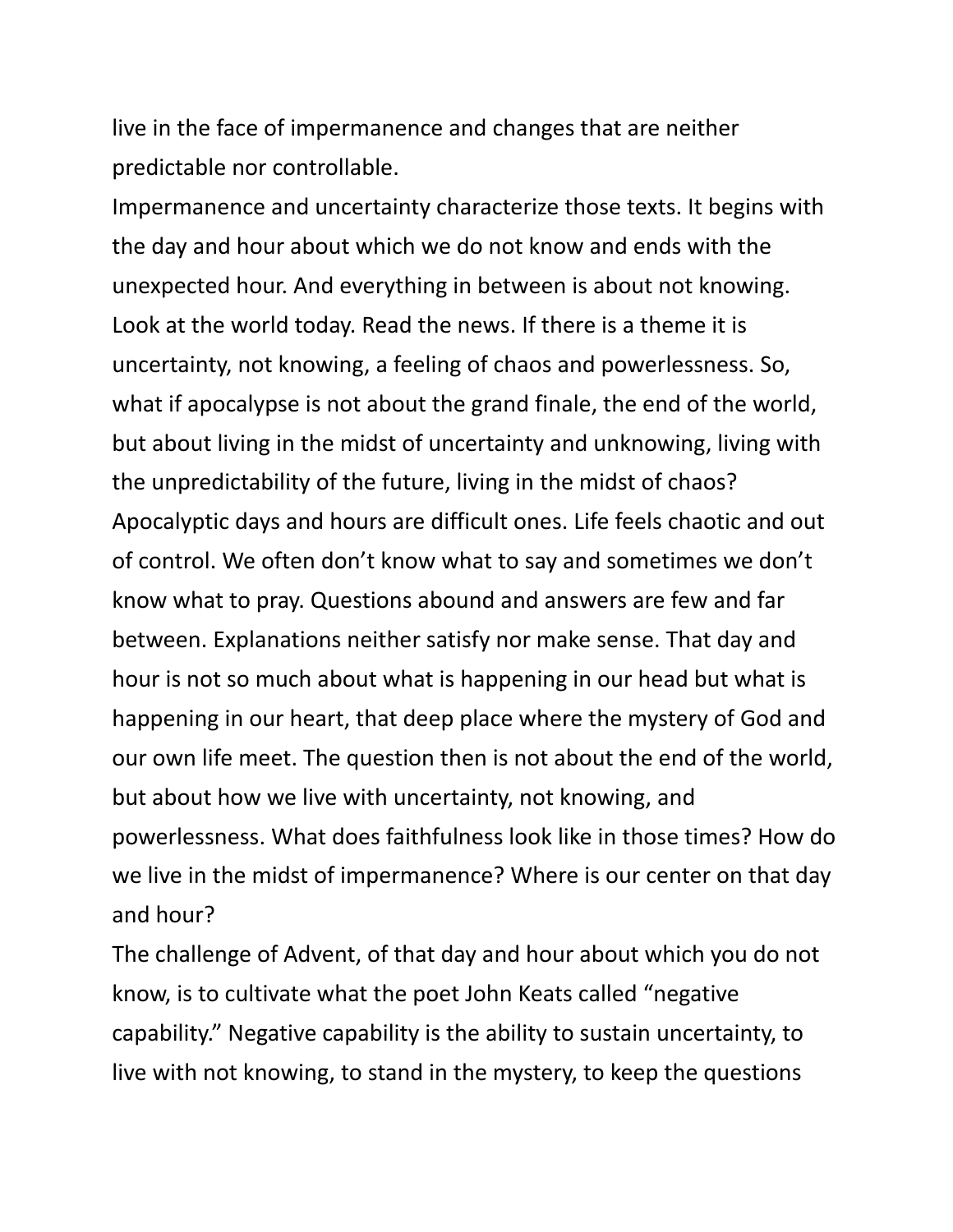and possibilities open, to embrace ambiguity, to not be too quick to resolve or shut down doubt, and to do all this without running away and trying to escape, without grasping for facts and reason, without blaming others and justifying ourselves. I think that's what Jesus is getting at

when he says we are to "keep awake" and to "be ready." Keep awake and be ready for what? I wish I could tell you, but I can't. I don't know. It's the day and hour about which no one knows. The most I can tell you is to keep awake and be ready for whatever comes to you, and what does not come to you. It is the unfolding of your life. These days and hours are unpredictable, unknown, and impermanent. That does not, however, diminish life. It intensifies life. It heightens its value. It deepens its meaning. It opens us to the possibility of the impossible, to life and more life. Everything matters. And we don't want to miss a moment.

It is not true that creation and the human family are doomed to destruction and loss. This is true: For God so loved the world that He gave his only begotten Son, that whoever believes in Him shall not perish but have everlasting life. It is not true that we must accept inhumanity and discrimination, hunger and poverty, death, and destruction. This is true: I have come that they may have life, and that abundantly. It is not true that violence and hatred should have the last word, and that war and destruction rule forever. This is true: Unto us a child is born, unto us a Son is given, and the government shall be upon his shoulder, his name shall be called wonderful councilor, mighty God,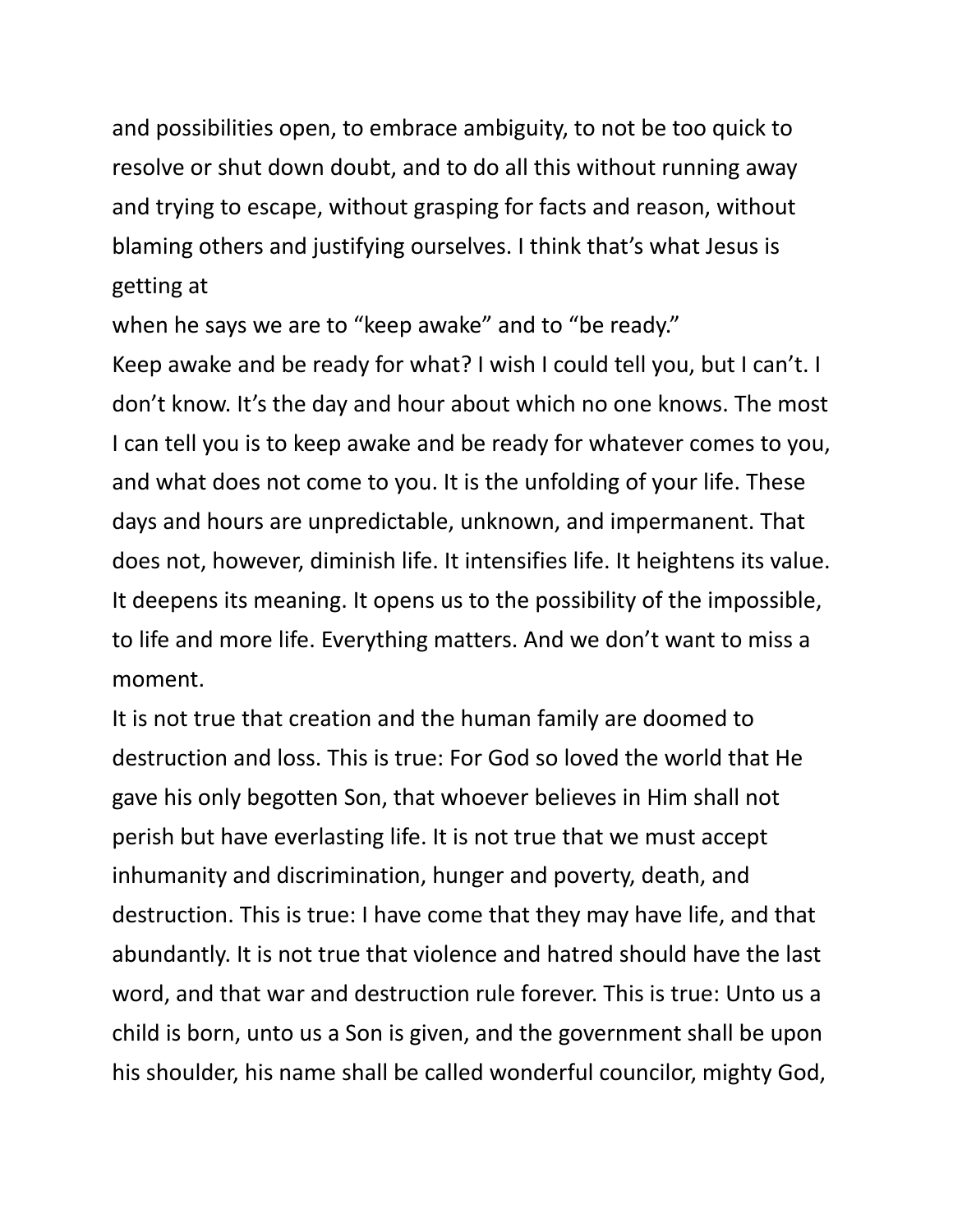the Everlasting, the Prince of peace. It is not true that we are simply victims of the powers of evil who seek to rule the world. This is true: To me is given authority in heaven and on earth, and so I am with you, even until the end of the world. It is not true that we have to wait for those who are specially gifted, who are the prophets of the Church before we can be peacemakers. This is true: I will pour out my spirit on all flesh and your sons and daughters shall prophesy, your young men shall see visions and your old men shall have dreams. It is not true that our hopes for liberation of humankind, of justice, of human dignity of peace are not meant for this earth and for this history. This is true: The hour comes, and it is now, that the true worshipers shall worship God in spirit and in truth.

So let us enter Advent in hope, even hope against hope. Let us see visions of love and peace and justice. Let us affirm with humility, with joy, with faith, with courage: Jesus Christ, the life of the world.

Happy season of Advent and be blessed!



Rev. Jean Lenord Quatorze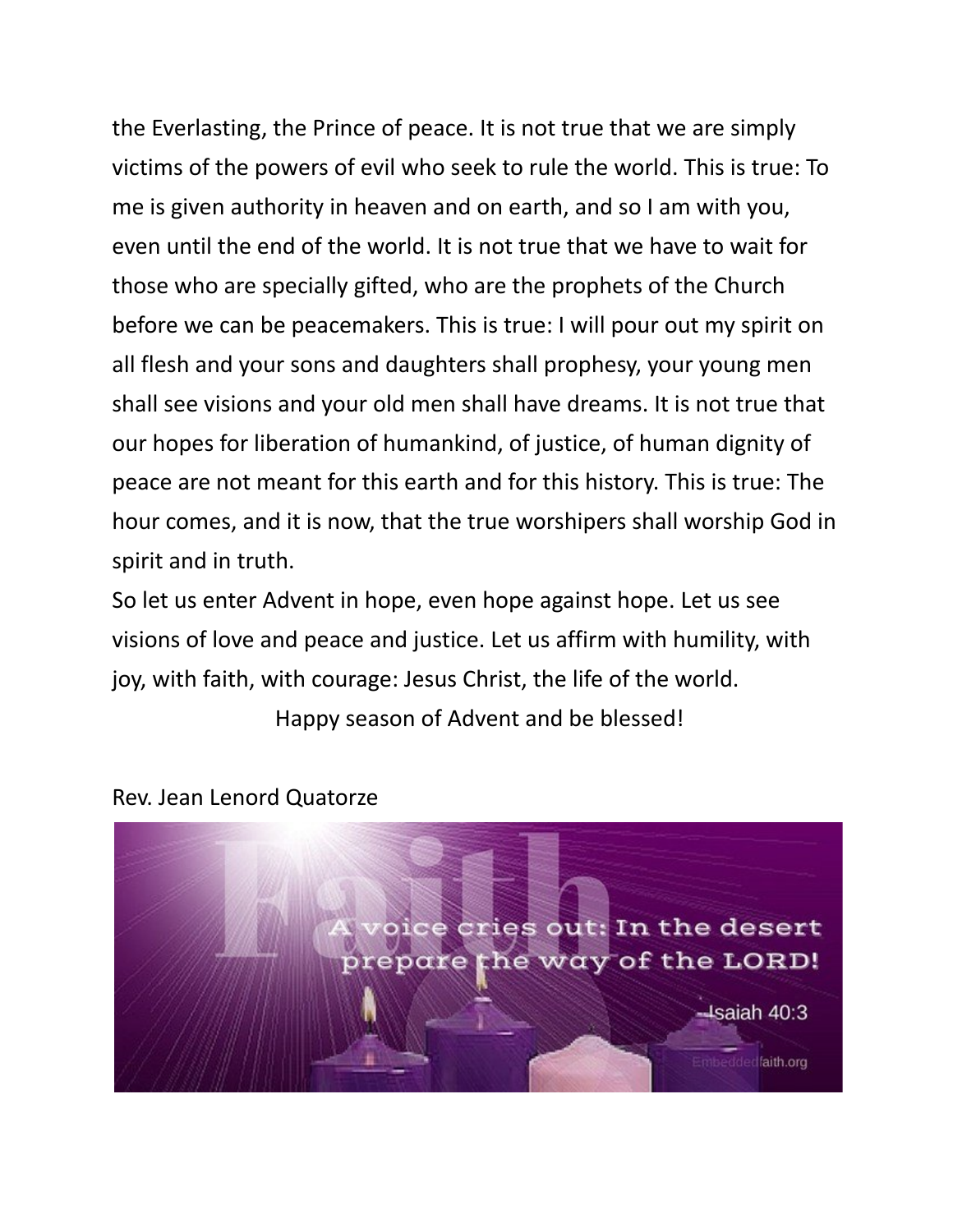#### **Hello from Sunset Nursery School**

#### **The season of giving thanks!**

**November has been a fun month full of philanthropy. We are currently running a food drive, a "furry friends" drive for the SPCA and Operation Christmas Child. We love having the children learn how wonderful it feels to give.**

**"Operation Christmas Child" is something we turn into a circle time lesson. Together, the children will put together shoe boxes full of items to give a child in need. We do this activity during circle time. We will pick a country to research and talk about. The children will see where that country is located and talk about its culture; what the children wear, what they do for fun and foods they like to eat. This makes the experience more personal for them and they can truly feel how wonderful it is to give and help others. We will have the boxes and information available to you within the next few weeks in case you are interested in putting together a box from your family. Information regarding both events will be in your child's mailbox soon.**

**It is especially "merry" here at Sunset during the month of December. It is a magical time because we have the privilege of enjoying the magic of the season with the children. We decorate our tree, the children spontaneously burst out with a Christmas tune and the sweet story of baby Jesus is the reading topic of the month. Their eyes sparkle a little more this time of year and everyone has an adorable story to share about their family, Christmas plans and, of course, their Christmas list!**

**I am feeling incredibly blessed to be at school with the children again this year. Let us pray that we continue to be able to provide a safe place to learn and play and that the children stay safe and healthy. I thank our parents for being both considerate and responsible in helping us provide a safe and healthy environment for all. Everyone plays an important role in making this happen and for that I am grateful.**

**As always, we thank you for your prayers of support, and we ask that you continue to keep us in your hearts when you pray. We wish you and your loved ones a very merry Christmas and lets all be hopeful and pray for a peaceful and wonderful New Year.**

**Melissa Wassil, Director**